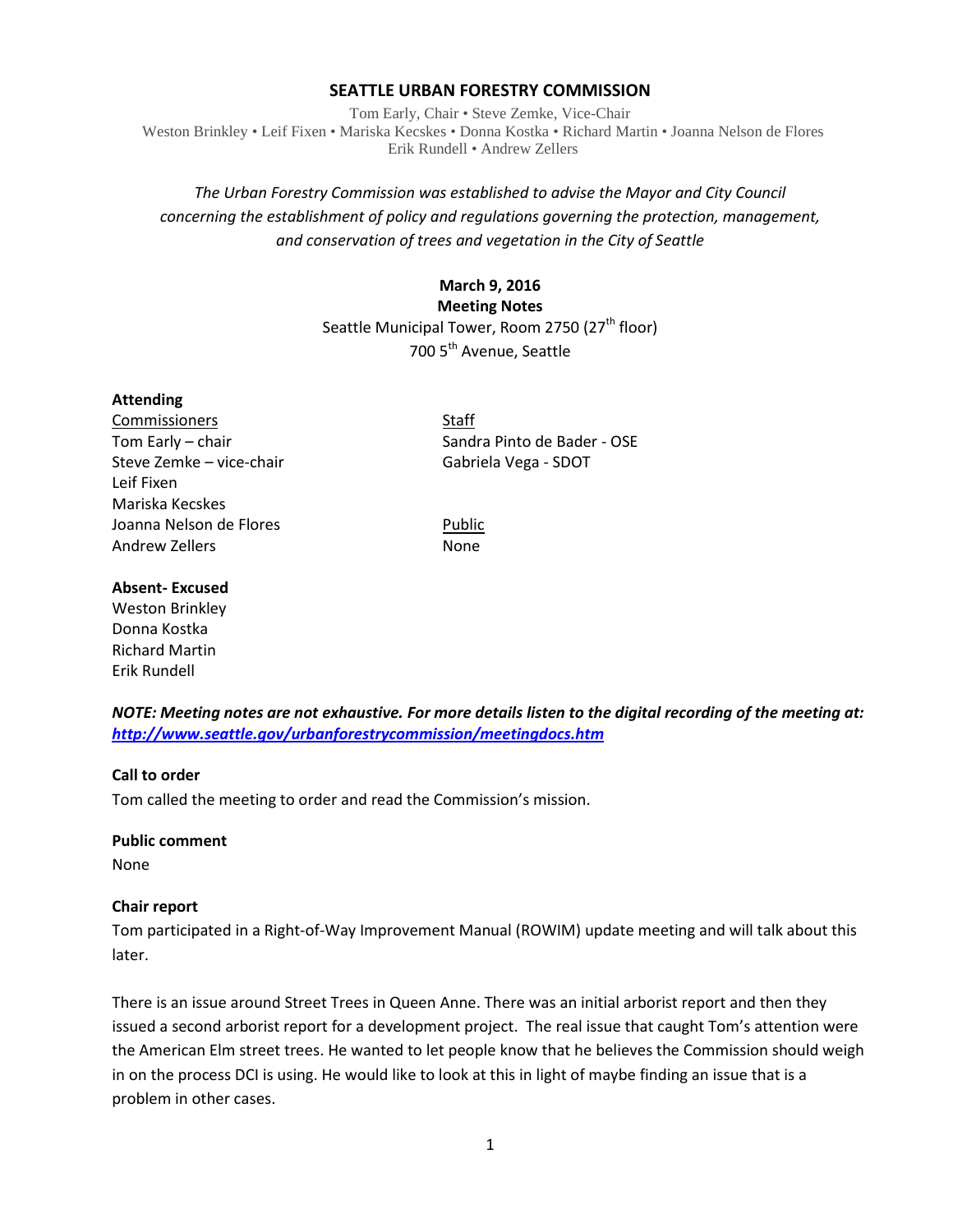### **Adoption of February 3 and February 10 meeting notes**

**ACTION: A motion to approve the February 3 meeting notes as amended was made, seconded, and approved.**

**ACTION: A motion to approve the February 10 meeting notes as amended was made, seconded, and approved.**

### **Freight Master Plan (FMP) update**

Gabriela Vega is with the Policy and Planning Division. Gabriela spoke to the Commission last year about the Freight Master Plan and is now giving the UFC an update on the process. The City has several modal master plans (bike, ped, transit) and is now working on the freight mode, which is very important.

### Purpose of the plan:

To develop a citywide freight plan

- Vision and goals
- Analysis of existing and future conditions
- Update freight network
- Design guidelines
- Projects
- Programs
- Prioritization framework
- Performance measures

The project team has documented existing conditions and truck volumes throughout the city through a truck flow map. The City used 620 count locations (tube counts) and received input from WSDOT and KC Metro. They have found that trucks are a very small percentage of all trips.

With existing conditions they calculated future conditions:

- 2035 truck flow map
- Create districts for analysis
- Employment industries: retail, wholesale and manufacturing
- Develop growth factors and apply to districts.

# Draft freight network designation

Tiered system criteria:

- Land use
- Trip purpose
- Roadway classification
- Truck volumes
- Physical roadway characteristics
- Connectivity

#### Limited Access:

- Purpose: long distance trips
- Land use: connections between the city and the rest of the region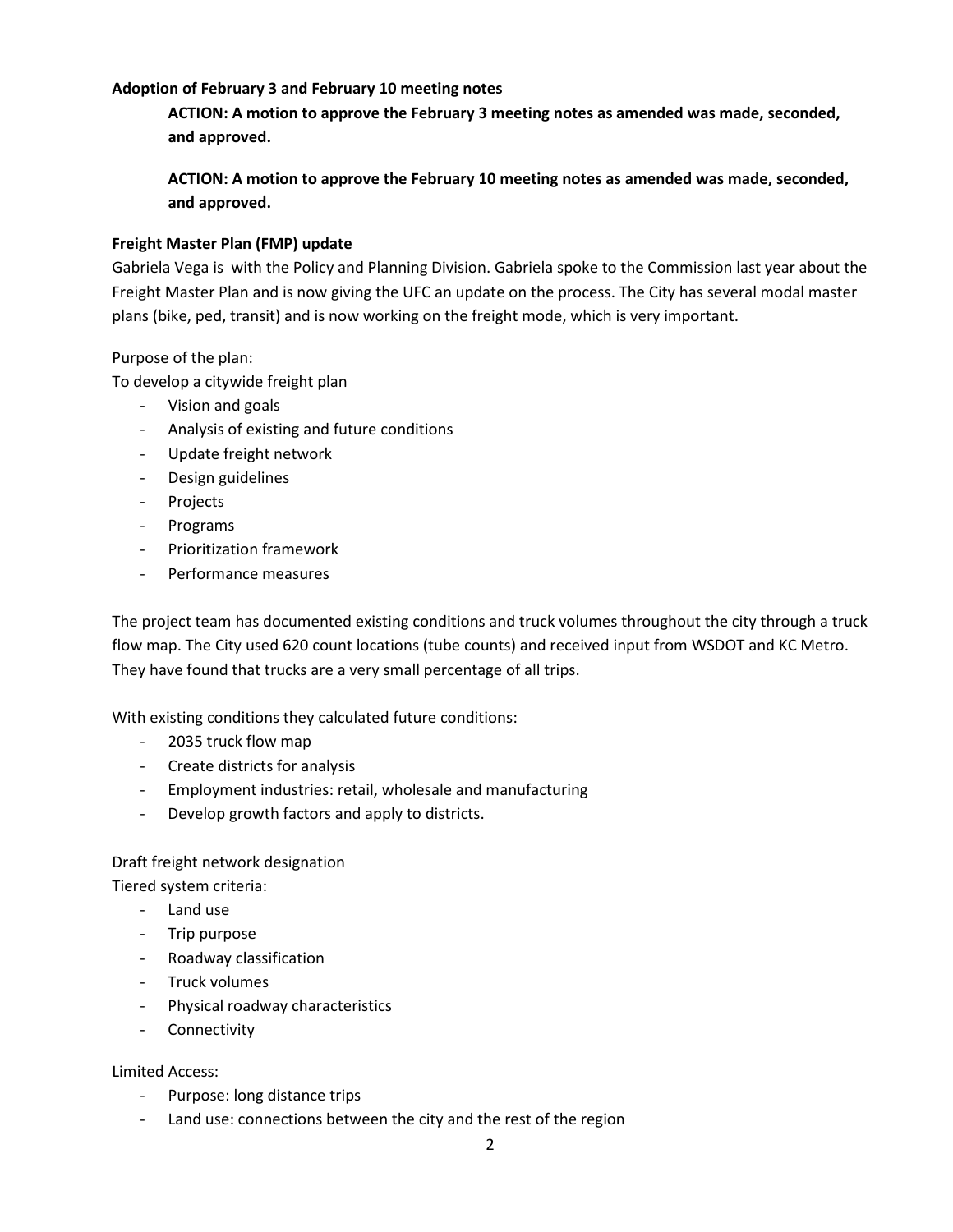- Roadway classification: highway
- Truck volumes: all

### Major truck street

- Purpose: through trips
- Land use: connections to MICs, intermodal facilities, urban centers, and the regional system
- Roadway classification: minor arterial or higher
- Truck volumes: 500+ trucks per day

### Minor truck street

- Purpose: to/from trips
- Land use: connections to and from urban villages and commercial districts, provides secondary connections to major truck streets
- Roadway classification: collector arterial or higher
- Truck volume: 500+trucks per day

#### First/Last mile connectors

- Purpose: industrial trips
- Land use: connections within the manufacturing and industrial centers (MICs)
- Roadway classification: minor arterial or lower, including non-arterial streets
- Truck volumes: 250+ trucks per day

### Purpose of truck design guidelines

- Outlines basic design considerations for SDOT to accommodate freight
- Improve safety and mobility for all users
- Focused on truck street designations

#### Considerations for truck design guidelines

- Truck type, size, volumes
- Design for vs. accommodate
- Modal overlap
- Additional information and detail in the Right-of-way Improvements Manual (under development)

#### New Freight Project Concepts

- Perform bottleneck and truck collision analysis
- Map freight projects from previous planning efforts (Move Seattle, Large Capital, Freight Access Project, etc.)
- Identify locations without freight improvements
- Recommended ideas/solutions to improve safety and mobility
- FMP draft includes 55 freight projects.

#### Project prioritization

- Determine what projects to build and investments to make in the short, medium, and long term
- Rank projects based on quantitative and qualitative factors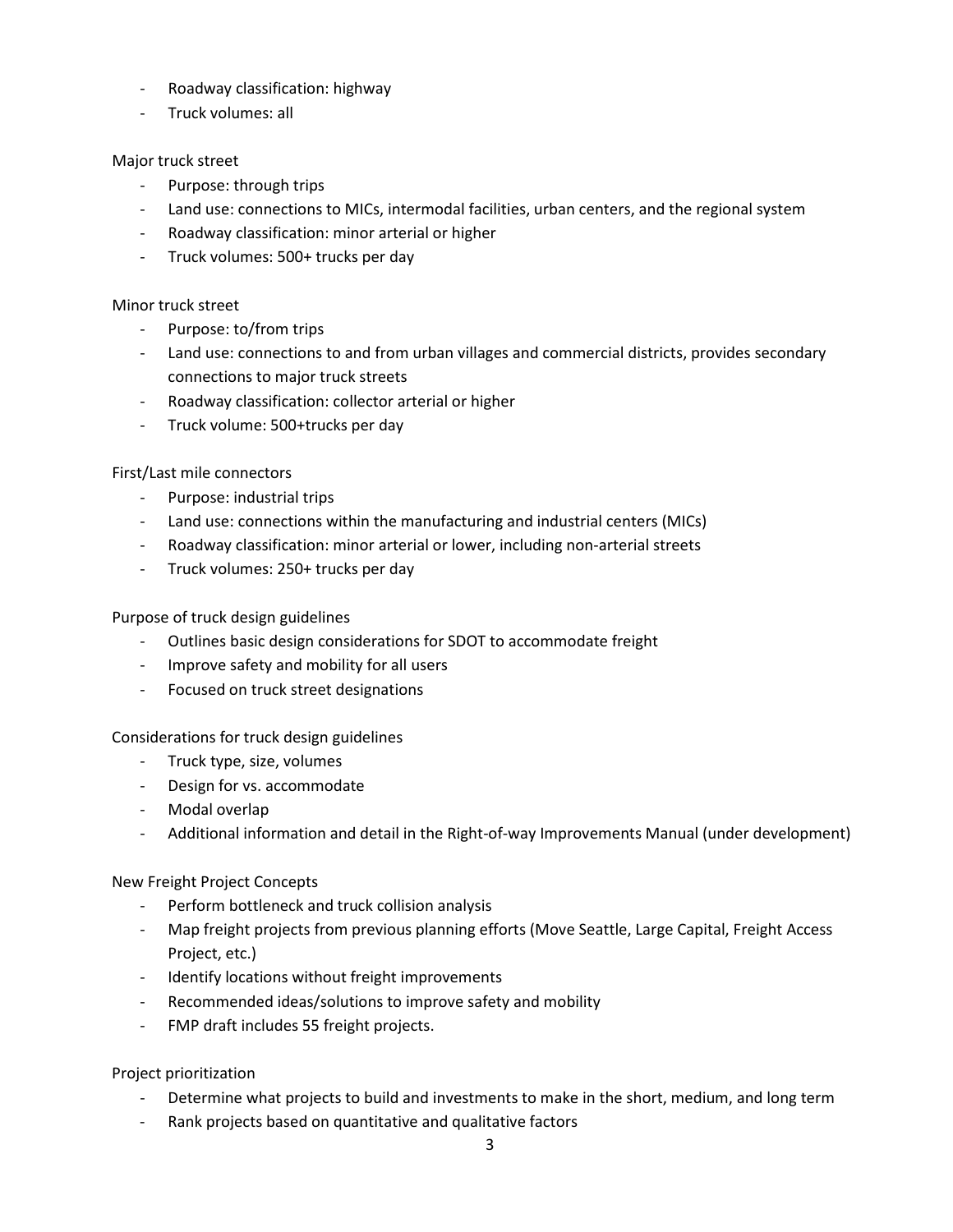Strategies and actions

- Based on plan goals
- Will inform FMP implementations
- Strategies guide us on how to achieve progress toward realizing the plan goals
- Actions are specific tasks for implementation

Gabriela will send Sandra the draft plan for the UFC to review and comment. Tom mentioned that a couple of years ago the UFC went on a tour of the Ballard industrial district. Their main concern was tree limbs blocking street signage. Many truck drivers are not from around town and they need to see the signs to be able to navigate the city. Another concern is visibility. They want to be able to see pedestrian and other vehicles.

UFC question/comment: what's the estimated cost of the proposed projects? Answer: the FMP will only give an order of magnitude or cost for the top 10 projects (which still need to be prioritized).

UFC question/comment: what's the funding source? Answer: Funding includes grants, partnerships, etc.

UFC question/comment: the Port has progressive air and water quality measures they are working on around heavy haul streets. Planting street trees along streets would help increase air and water quality.

#### **Acknowledgement of outgoing Commissioners – discussion**

Maybe it could be a quarterly event or twice a year to network with past Commissioners and to acknowledge and thank outgoing commissioners. We could try one event this year to gauge interest.

Sandra will send past commissioners an email (to be drafted by Tom) to see if they are interested in being in the public listserv and invite them to continue participating as part of the public or advisors.

What about a reoccurring event? Maybe one in the spring and one in the fall? Something after the standard meeting and have the location roam?

There are other events and engagement opportunities that the UFC could invite past members to participate. It would show that the UFC cares about trees and participate in events.

Maybe have the UFC plant trees as part of Seattle Arbor Day. The UFC could invite past commissioners to come give public comment on issues they are familiar with and have institutional memory on. Determine which UF events the UFC will attend to include in the calendars.

#### **MIMP recommendation – discussion and possible vote**

Tom re-ordered the content of the last draft to make it clearer. The Commission discussed the current draft.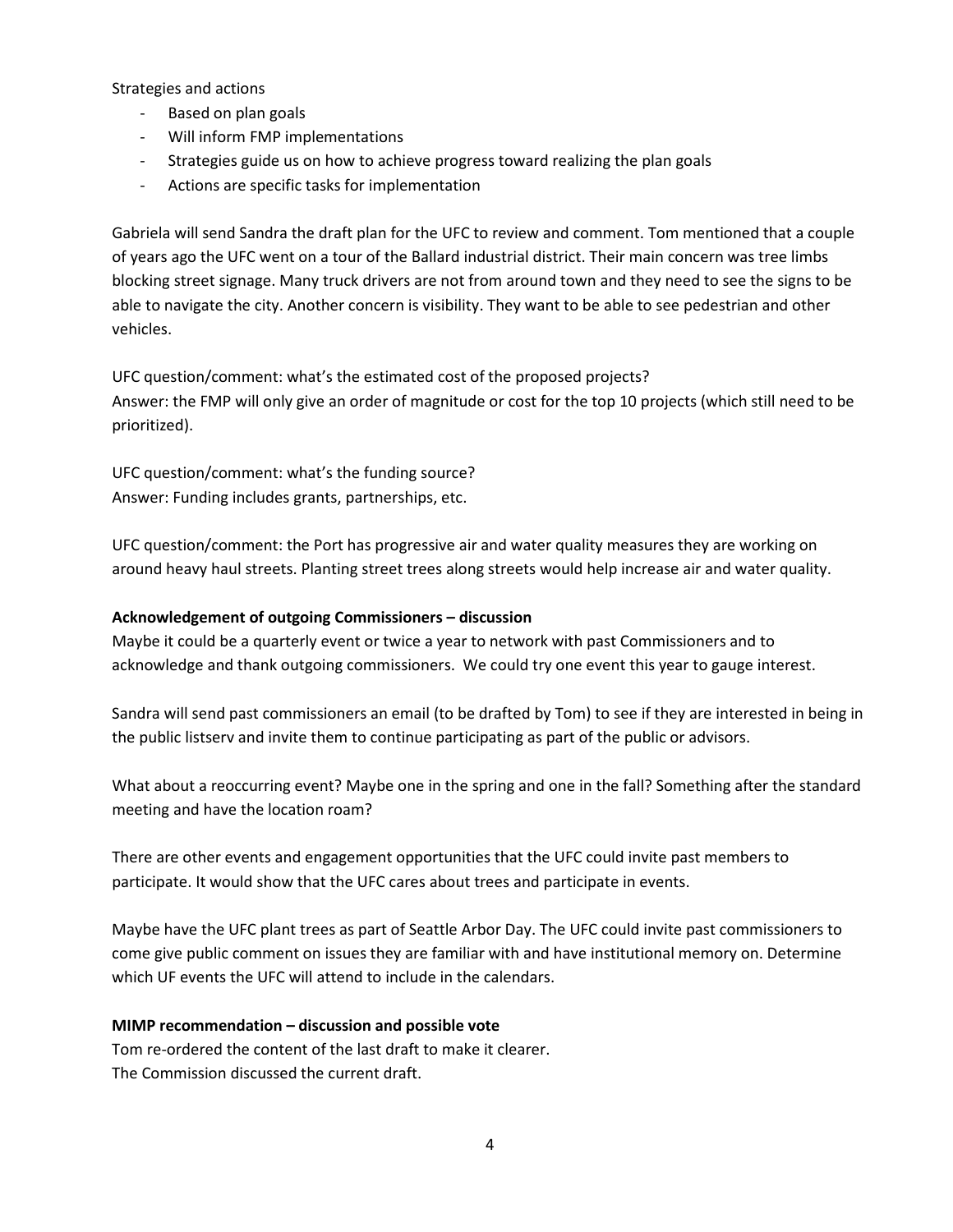A concern was not to make Green Seattle Partnership the dumping ground where people go to get their tree replacement credits, because all tree planting currently taking place in GSP is to replace canopy loss being experienced in forested parklands.

Tom will produce a next iteration of the letter for further discussion.

### **SDOT tour debrief and ROWIM update**

Commissioners really liked the tour.

Tom gave an update on the ROWIM. He attended a meeting on Monday with SDOT and Parks Commission, Design Commission, Ped, Bike Board, Planning Commission, Transit Advisory board. They all gave comments on the draft. It was a good meeting. He will provide comments to the preliminary draft for UFC to review. Would want to submit that in April. Leif will work with Tom. There will be another chance to comment when a formal draft document comes out.

# **Thailand – an example of the need for comprehensive planning**

Leif shared photos of his trip to Thailand and Laos which he took as part of the AgForestry Leadership training. Leif shared his experience with what seems to be lack of strategic and comprehensive urban planning. Most vehicles run with propane and natural gas.

They are working on reforestation of teak forests.

**Public comment** None

**New business and announcements**

None

**Adjourn**

Public input

**From:** Lex en Marjon [mailto:ompa@w-link.net] **Sent:** Monday, March 07, 2016 12:58 PM **To:** Pinto de Bader, Sandra **Subject:** Fwd: Carkeek Park

#### Hello Sandra,

 I promised you I would keep you (and the UFC) informed about developments after my presentation to the Urban Forestry Commission on 10/14 last year. Well, I did start a project called CHIP (Carkeek Hanson Implementation Project) but in February this year I realized that it was way too big a project to be handled by me or our volunteer group. That is why I wrote a letter to Mr. Jesús Aguirre, our superintendent (attachment), mentioning our concerns and inability to cope with it ourselves, more or less implying that the issue was now in his ball park. I got a polite "Thank you" email from him and that seems to be the end of the story. I am not going to put more energy in it - which is kind of a relief. But I think the UFC, after having listened so patiently to my presentation,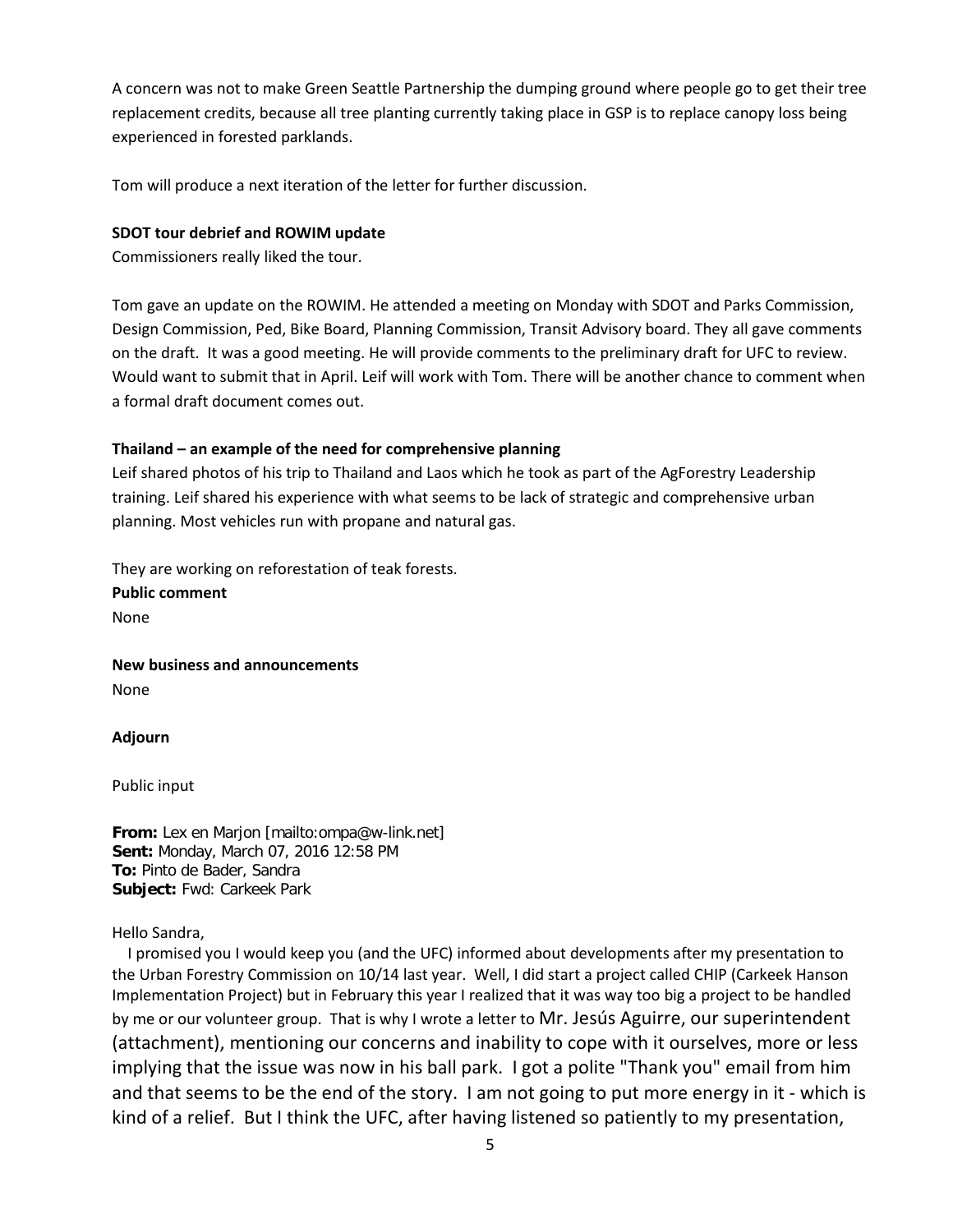deserves to be aware of this development.

Warm regards,

Lex Voorhoeve

Seattle, February 10<sup>th</sup>, 2016

To: Mr. Jesús Aguirre, Superintendent of Seattle Parks and Recreation Department

From: A. G. Voorhoeve, Carkeek Park volunteer

Re: Serious concerns about how much longer the Red alder/Bigleaf maple forests in Carkeek Park will last (see photo below)

CC: Many stakeholders in Seattle Urban Forestry (by email)



*Collapsing forest on the steep slopes of Piper's Creek, Carkeek Park* Dear Mr. Aguirre,

My name is Lex Voorhoeve; I have been a forest steward volunteer in Carkeek Park since 1998. You may get information about me from Christopher Williams, Michael Yadrick (Urban Forestry), Andrea Mojzak (Green Seattle Partnership), and Loren McElvain, GSP Forest Steward in Carkeek Park.

What prompted me in 1998 to start volunteering was finding a big uprooted Red alder tree blocking Piper's creek trail. Being a forester by training I recognized the process that was going on: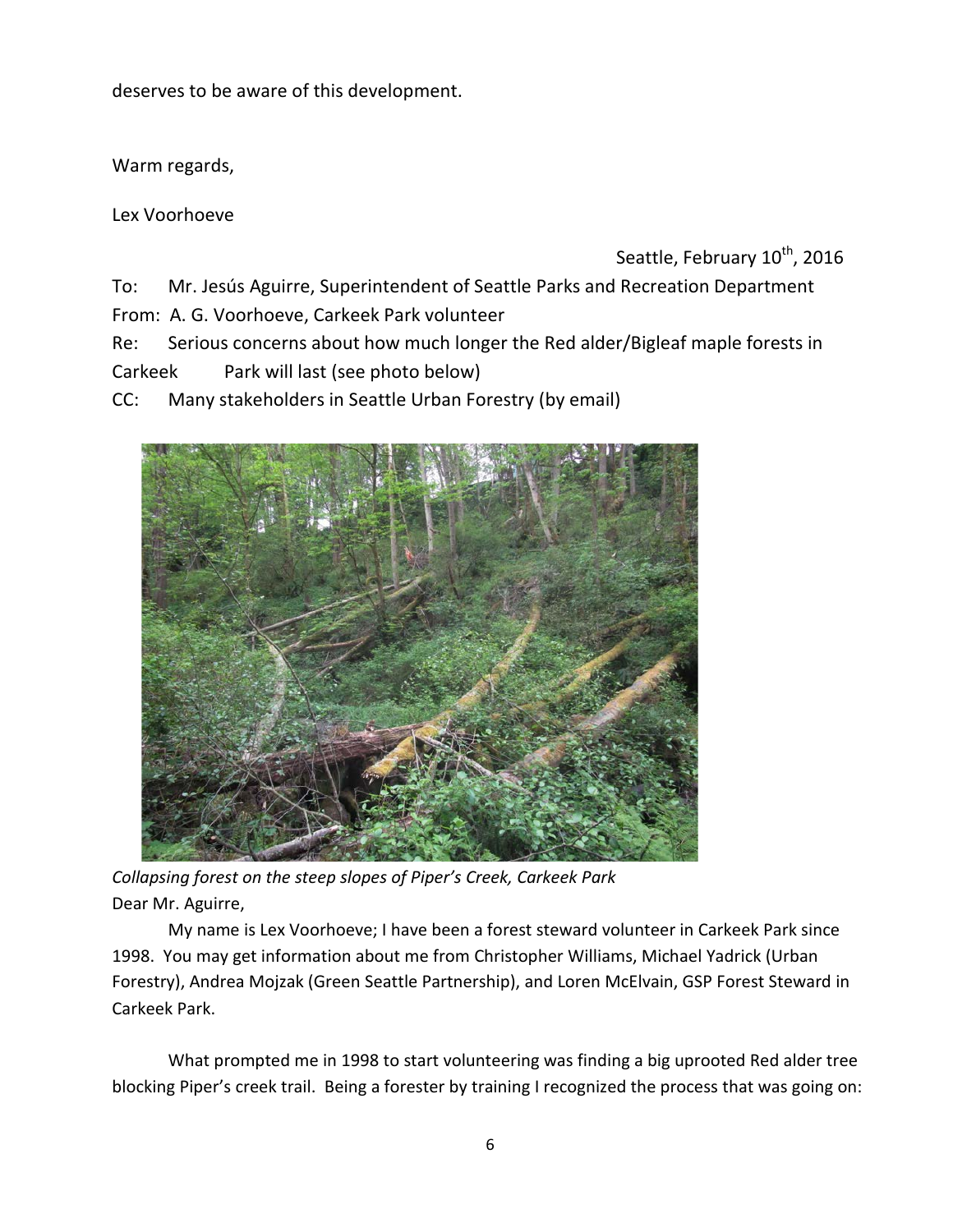this forest is maturing and gradually "falling to pieces". Something might have to be done about this, and perhaps I could help.

Over the past 18 years I have observed this process accelerating, the forest becoming more and more "pockmarked"; the about 100 acres big forest is now  $\pm$  85 years old, over-mature, and I expect that it will collapse altogether in the near future, possibly within 20 years.

When the steep slopes of the Piper's creek ravine become deforested, you will be faced with a few unpleasant problems:

 \* The whole area is an environmentally critical area, subject to a nightmare of rules and restrictions;

 \* Minor landslides occur occasionally, but a major landslide may occur also, affecting housing along the rim of the ravine, especially the houses close to the edge along  $8^{th}$  Ave. NW;

 \* Erosion, already ever-present partly thanks to the ubiquitous presence of Mountain Beavers, will increase – much to the benefit of the beach, which has tripled in size over the last 20 years, but that is not what we are aiming at;

 \* An open area of dozens of acres inevitably will be invaded by exotic species like Blackberry, Morning glory, and others;



*Slope covered with Morning glory and Blackberry; Morning glory will win. Imagine this "urban nature" over dozens of acres – not fun.*

\* Finally: planting a new coniferous forest immediately after collapse is not really a viable option, because it does not create the needed short-term dense forest canopy needed to minimize erosion and/or landslides, it is extremely expensive, it takes forever, and does not create the diversity that is expected from an urban forest.

Of course prevention is better than repairing. Forest restoration has been going on in Carkeek Park since the middle nine-ties, with disappointing results. Since 2005 this work has been channeled through the Green Seattle Partnership (GSP). Work is mostly executed by a group of regular volunteers, called the WEWOS, with occasional help from Earthcorps work parties and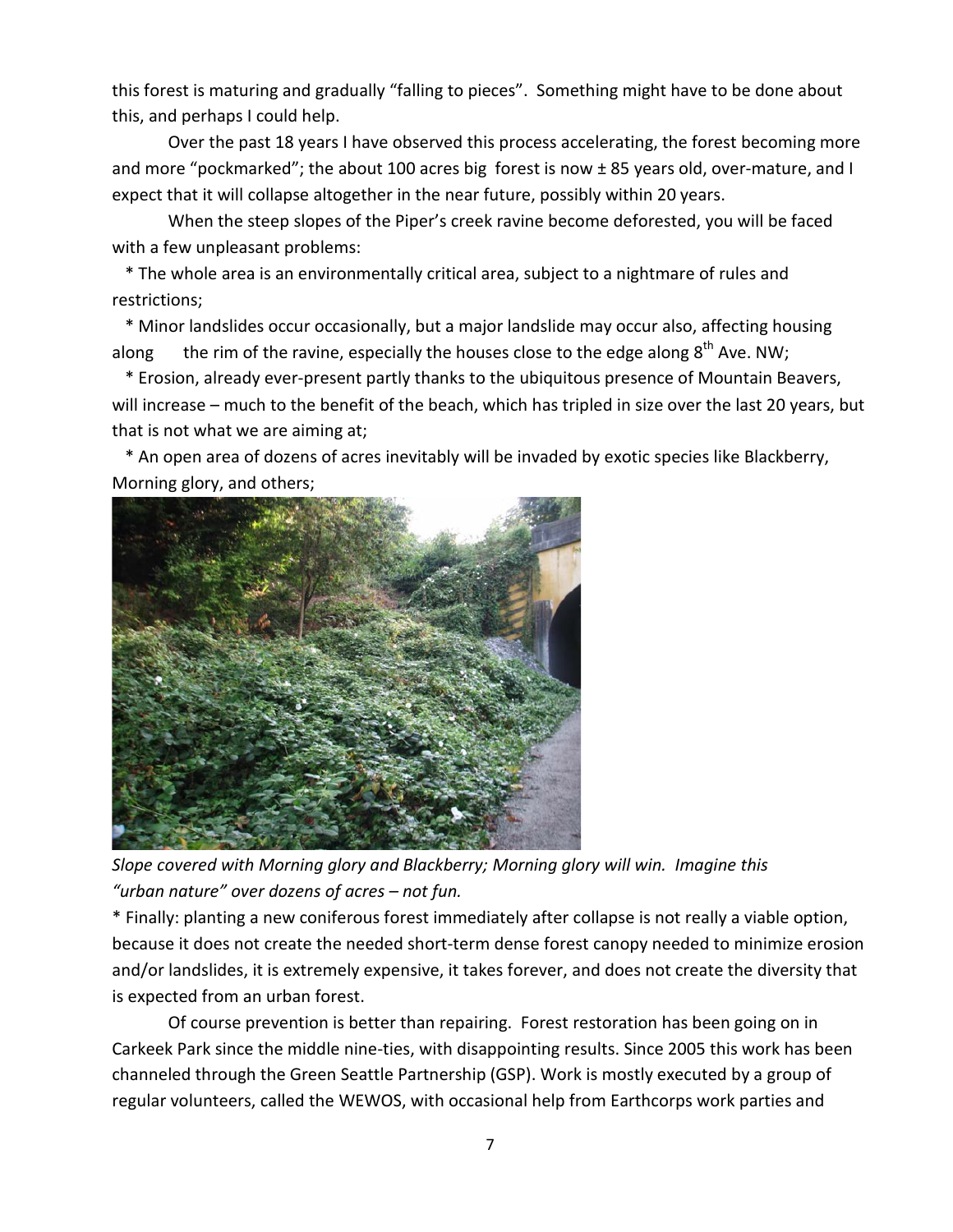Park's Natural Areas crew. However, neither GSP nor the WEWO group is equipped, or even has the experience, to deal with deforestation and subsequent restoration of larger areas within a very short time frame. There is presently no pro-active planning for disaster control, and it is not the task of GSP or the WEWO group to face this challenge.

In 2013 Seattle Parks acted on alarm signals from the WEWO group by ordering a study on the restoration of Red alder forests<sup>[1](#page-7-0)</sup>; however, the "Hanson report" from May 2014 does not address the mentioned issues resulting from a major deforestation. After presenting our concerns to the Urban Forestry Committee, October 14 (2015), I started to develop "CHIP", the **C**arkeek **H**anson **I**mplementation **P**roject, with the support of the WEWO group and Carkeek Park Advisory Council. However, after talking over a draft of this project<sup>[2](#page-7-1)</sup> with several stakeholders who would be involved with such a project, among others Margaret Glowacki (Seattle Department of Construction and Inspections), I have come to the conclusion that this is too big a project to be initiated and executed by me or the WEWO group. I was reaching too high.

**So that is why I bring this to your attention: my core concern that the Carkeek Park Red alder/Bigleaf maple forest soon will collapse and that there are no plans to mitigate this concern.**

Respectfully yours,

A.G. Voorhoeve

(206) 706 1009

[ompa@w-link.net](mailto:ompa@w-link.net)

Afterthought 1: if you ever wish to make a site visit and discuss these issues with the WEWO group, or talk this over with us and your staff members, please let us know.

Afterthought 2: In case a massive deforestation happens, top priority will be to create a dense interim forest canopy of fast growing species to mitigate erosion and landslides. A "Best management practice" for establishing such an interim forest needs to be developed as soon as possible.

l

<span id="page-7-0"></span><sup>&</sup>lt;sup>1</sup> Accelerating conifer regeneration in Seattle Parks ( Hanson report, May 2014)<br><sup>2</sup> Draft available on request

<span id="page-7-1"></span>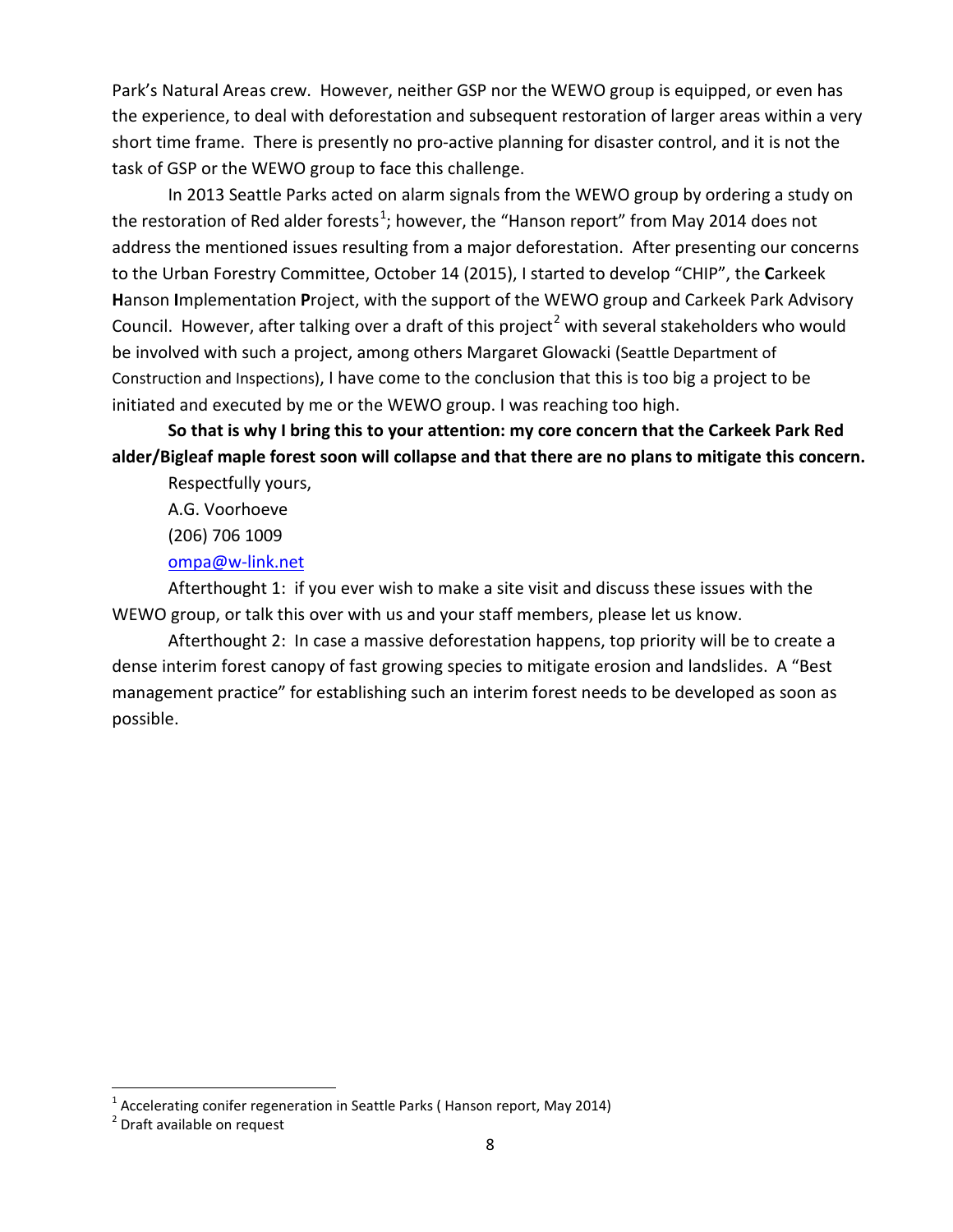-----Original Message----- From: Dunlap, Laurie On Behalf Of PKS\_Info Sent: Monday, March 14, 2016 3:40 PM To: ompa@w-link.net Cc: Aguirre, Jesús; Jainga, Jon; Stowers, Robert; Pinto de Bader, Sandra Subject: RE: Carkeek Park [forest concern]

March 14, 2016

Lex Voorhoeve [ompa@w-link.net](mailto:ompa@w-link.net)

Dear Mr. Voorhoeve,

Thank you for your letter about Carkeek Park's forest. We're grateful for your concern and for your two decades of volunteer forest stewardship at Carkeek.

There's no question that reforestation is needed at Carkeek Park. But we believe that the best way we can move forward with that goal is to stick with the reforestation plan that was approved by Seattle Parks and Recreation's ProView Committee last year. The plan is to reforest one acre in Carkeek Park. Although a small step, it is the step we can feasibly take over the next five or six years with the resources available.

The plan takes into consideration the park's many environmental elements such as the presence of salmon and mountain beaver, the sandy soil, flooding, and sediment build-up; also the community outreach and education that will be needed before the work can be done.

Even that limited reforestation will take tremendous work, and Seattle Parks and Recreation intends to augment your group's work with help from Earthcorps and others.

If you have questions or concerns, please don't hesitate to speak with Jon Jainga (206-233-5019). Also, I understand that our office is working now to arrange a time for Jon and Jesús to meet with you for a site visit at Carkeek.

Again, our thanks for your partnership with Seattle Parks and Recreation.

Sincerely, Laurie Dunlap Superintendent's Office, Seattle Parks and Recreation

cc: Jesús Aguirre, Superintendent, Seattle Parks and Recreation Jon Jainga, Urban Forestry Operations Manager, Seattle Parks and Recreation Sandra Pinto de Bader, Environmental Sustainability Policy Advisor, Seattle Office of Sustainability and Environment

Robert Stowers, Acting Parks Division Director, Seattle Parks and Recreation

[www.seattle.gov/parks](http://www.seattle.gov/parks) Explore More

-----Original Message----- From: Aguirre, Jesús Sent: Friday, February 12, 2016 10:59 AM